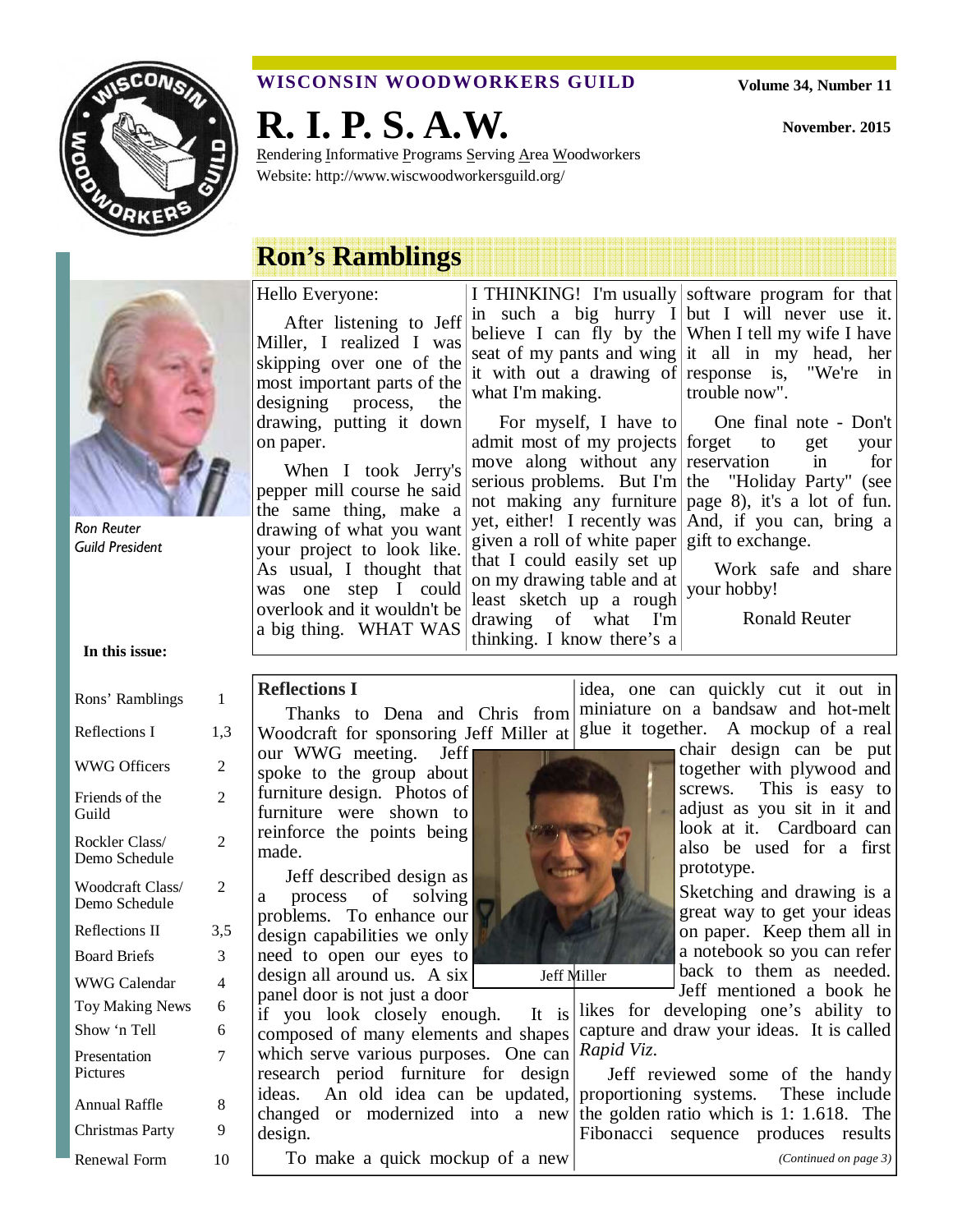#### **WWG Officers**

| <b>President</b>      | <b>Ron Reuter</b><br>ronbo439@yahoo.com        | 262/784-5877 |
|-----------------------|------------------------------------------------|--------------|
| <b>Vice President</b> | <b>Greg Waldo</b><br>Waldog1050@sbcglobal.net  | 414/769-1553 |
| <b>Treasurer</b>      | <b>Andy Wagner</b><br>yxandy2001@sbcglobal.net | 414/327-7505 |
| <b>Secretary</b>      | <b>Ken Ochs</b><br>kochs@wi.rr.com             | 262/782-2135 |
| Program               | <b>Jay Pilling</b><br>Jaypilling537@gmail.com  | 414/425-5692 |
| <b>Toy Chairman</b>   | <b>Norm Lange</b><br>glfinman@wi.rr.com        | 920/474-7183 |
| <b>Raffles</b>        | Jim Schlarb.                                   | 262/968-4830 |
| Membership            | <b>Kevin Seigworth</b><br>kseigworth@wi.rr.com | 262/470-8916 |
| <b>Publications</b>   | Leila Crandall-Frink<br>leila.frink@gmail.com  | 414/453-4118 |
|                       | <b>Don Doss</b><br>FourPartHarmonyt@att.net    | 414/281-2854 |

#### **Friends of the Wisconsin Woodworkers Guild**

**Homestead Finishing Products**, Cleveland, OH (216) 631-5309 www.homesteadfinishing.com

**Rockler's (The Woodworker's Store)** 1725 S 108th St, West Allis, (414) 774-1882

**Woodcraft,** 14115 W. Greenfield Ave New Berlin, WI 53151 Phone: (262) 785-6770

**Woodline USA** (800) 472-6950

**L&B Home Improvements**, Luke Bassler (414) 477-5381

### **RENEWAL TIME**

Your membership in Wisconsin Woodworkers Guild runs out on December 31, 2015. Renew now so you won't miss a single issue of R.I. P.S.A.W. Our editors spend countless hours making sure each issue is a valuable resource, not only for recapping the previous month's speaker, but also to keep you informed on all that your Guild is doing for you, for your hobby, and for our area.

Renewing is easy. Just fill out the Renewal Form on page 10 and send with your check for \$35.00 made payable to WWG. You can also pay by cash or check at a meeting. But don't delay! Fill out the Form and write your check NOW! And PLEASE don't combine your dues and Christmas Party Registration on one check.!

#### **Rockler Class Schedule - Tuition assessed**

Plate Turning with Gary, Fri, Nov 6, 12:30PM - 3:30PM Beginning Christmas Ornaments on the Scroll Saw with Gary, Wed, Nov 11, 3PM - 7PM

Deer Hunter Bolt-action Pen Turning with Gary, Sat, Nov 14, Noon - 2PM

Compound Christmas Ornaments on your Scroll Saw with Matt, Mon, Nov 16, 3PM - 7PM

#### **Rockler Demonstrations**

Ornaments on the Scroll Saw, Nov 6, 5PM - 7PM

What's Turning Day - Veteran's Day Pen Turning, Sat, Nov 7, 11AM

Work Smart Day - Knife Making Demo, Sat, Nov 14, 11AM

Rockler Innovation Day: Quadrant Hinge Jig & Box Making, Sat, Nov 14, 11AM

All-Day Turning Demo, Sat, Nov 21

*For further details, call Rockler: 414-774-1882. Location: 1725 S 108th St, West Allis* 

#### **Woodcraft Class Schedule - Tuition assessed**

- Woodworking for Women w/Dan, Wed, Nov 4, 5:30PM - 9PM
- Turn a Birdhouse Ornament w/Dan, Th, Nov 5, 6PM 9:00PM
- Turn a Lever-Action Pen w/Melanie, Sun, Nov 8, 10:30AM - 2:30PM
- Wood Prep w/Dan, Th, Nov 12, 6PM 9PM
- Hand Cut Dovetails w/Kevin, Sat, Nov 21, 9:30AM 3:30PM

#### **Woodcraft Demonstrations**

- Turn for Troops, Sat, Nov 7, 9:30AM 4:30PM
- Learn to Turn A Pen, Sat, Nov 7, 10AM
- Common Pen Making Mistakes, Sat, Nov 7, 11AM
- Finishes for your Wood Pens, Sat, Nov 7, 1PM
- How to do Inlay Pen Kits, Sat, Nov 7, 3 PM
- Small Project Turning, Sat, Nov 14, 1PM
- Upcycling Demo, Sat, Nov 21, 1PM

*For further details, call Woodcraft: 262-765-6770. Woodcraft is located at 14115 W. Greenfield Ave., New Berlin* 

#### **Woodworker of the Year**

The winner of this award for 2014 was Jim Schlarb. Who will win this coveted award for 2015? Please bring your nomination to our November meeting.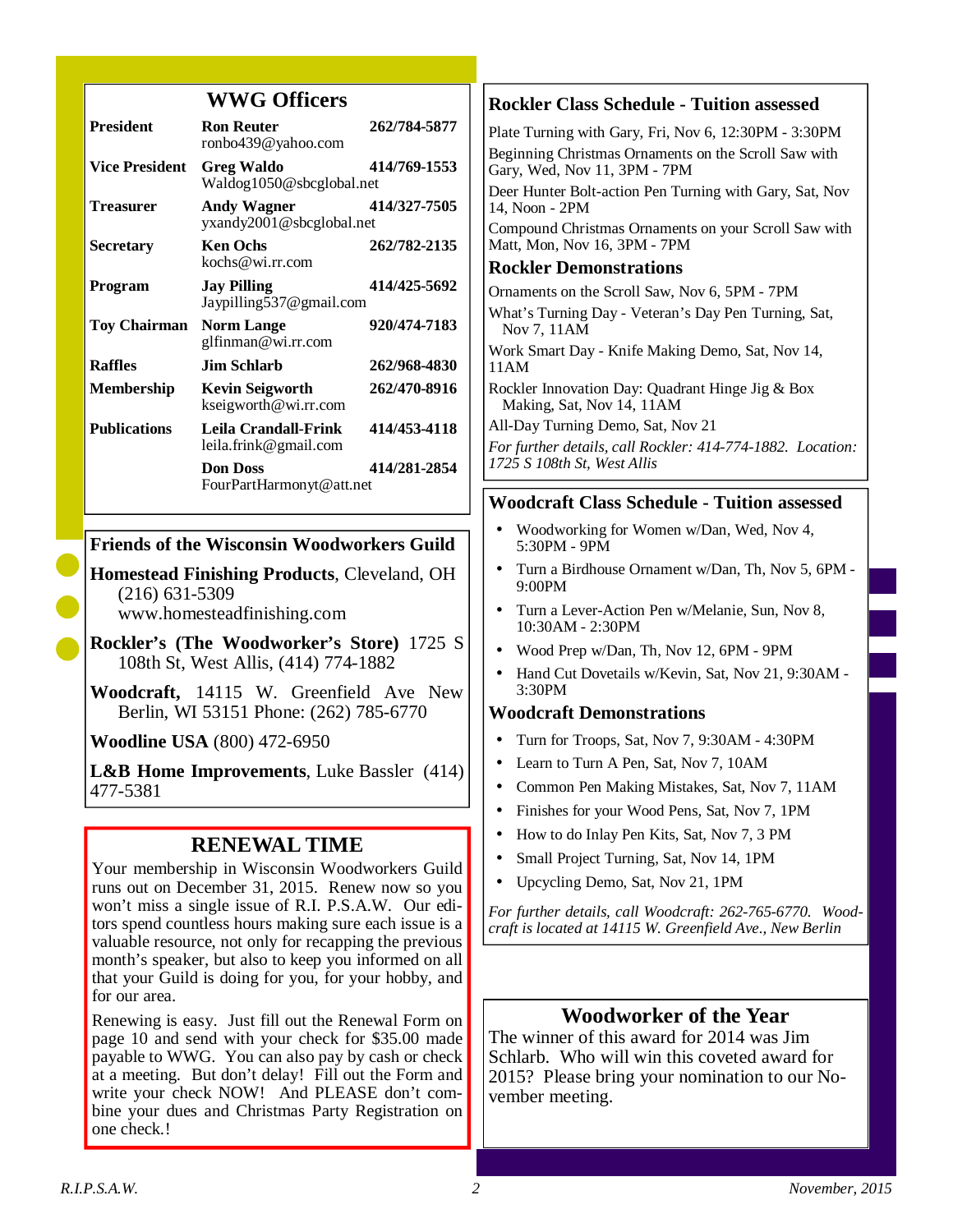similar to the golden ratio. The rule of squares works well to proportion drawer sizes, or just subtract one inch from each drawer as they proceed upward. Simple numeric ratios work well as does just simply using your eye. *(Continued from page 1)* 

To really perfect something, you have to make Respectfully submitted, Kevin Seigworth

#### **Reflections II**

Jeff Miller continued to share his expertise on Saturday, this time covering Decorative Inlay in the morning and Incorporating

Curves in the afternoon, all compliments of Woodcraft. The following is a summary of each session.

#### **Decorative Inlay**

Jeff began the morning session with a review of the tools that can be used. These included 1/16 and  $1/32$  inch router bits. They work

but break easily. One can make the tools by sharpening a bit of old bandsaw blade or scraper blade into a wooden holder and scratching the grooves. One can also buy tools or just the replacement cutters from Veritas or Lie Nielsen. Teeth work better across the grain than a straight cutter and the tools are sharpened with 4 or 6 inch double extra slim saw files.

One can buy a tool to thickness the inlay as well. The stringing is cut slightly oversize on a

it seven times spread out over time. Finally, to grow as a designer, you have to be willing to fail.

Jeff is currently working on his next book and the subject is furniture design. We are looking forward to seeing it.

table saw with the stringing falling off the blade and not between the blade and fence, then pulled through the tool to reach the proper thickness for the groove. You want a friction fit. The inlay was

> mitered at the corners with a sharp WoodRiver chisel. Jeff uses yellow glue but you must move quickly before the glue swells the wood. A small moxen-style bench was used to raise the level of work to make it easier to see and reduce bending over.

Once the stringing is glued into the groove and the glue is dry, it is best

to level the stringing with a block plane and scraper. Sandpaper will mix the colors together and make your white stringing look gray.

For circular inlay a compass tool can be used. The pivot point can be placed on a piece of Plexiglas clamped to your work to avoid making a dimple. Make light scoring cuts first before making the groove about  $\frac{1}{8}$  inch deep.

*(Continued on page 5)* 

#### **Wisconsin Woodworkers Guild Board Briefs – October 2, 2015**

**Attendees:** Ron Reuter, Greg Waldo, Jay Pilling, Don Doss, Kevin Seigworth, Andy Wagner, Dave Steingart, and Ken Ochs

**Treasury Balance:** \$5,0560.46

**Membership:** Paid 2015 membership is at 113 members

**Secretary:** Fifty-four (54) members/guests attended the October meeting.

**Other:**

- 1. There was discussion on creating an annual budget. Andy Wagner will put together some numbers based upon our past expenditures. It was suggested that the ideal time for budget review would be at the August Board meeting when more uninterrupted time is available and also that our fiscal year should end in August. Kevin Seigworth brought one of the new lanyards for name tags. They will be easier to use than the present pin-on tags, but we're still searching for the best way to store them.
- 2. Another suggestion was to try to schedule a name recognized speaker for after the woodworking show so that the speaker can be advertised at the show to help draw new members.
- 3. A reminder that all items for publication in the Ripsaw should be sent to both Leila Crandall-Frink (leila.frink@gmail.com) and Don Doss (FourPartHarmony@att.net).

Respectfully Submitted, Ken Ochs

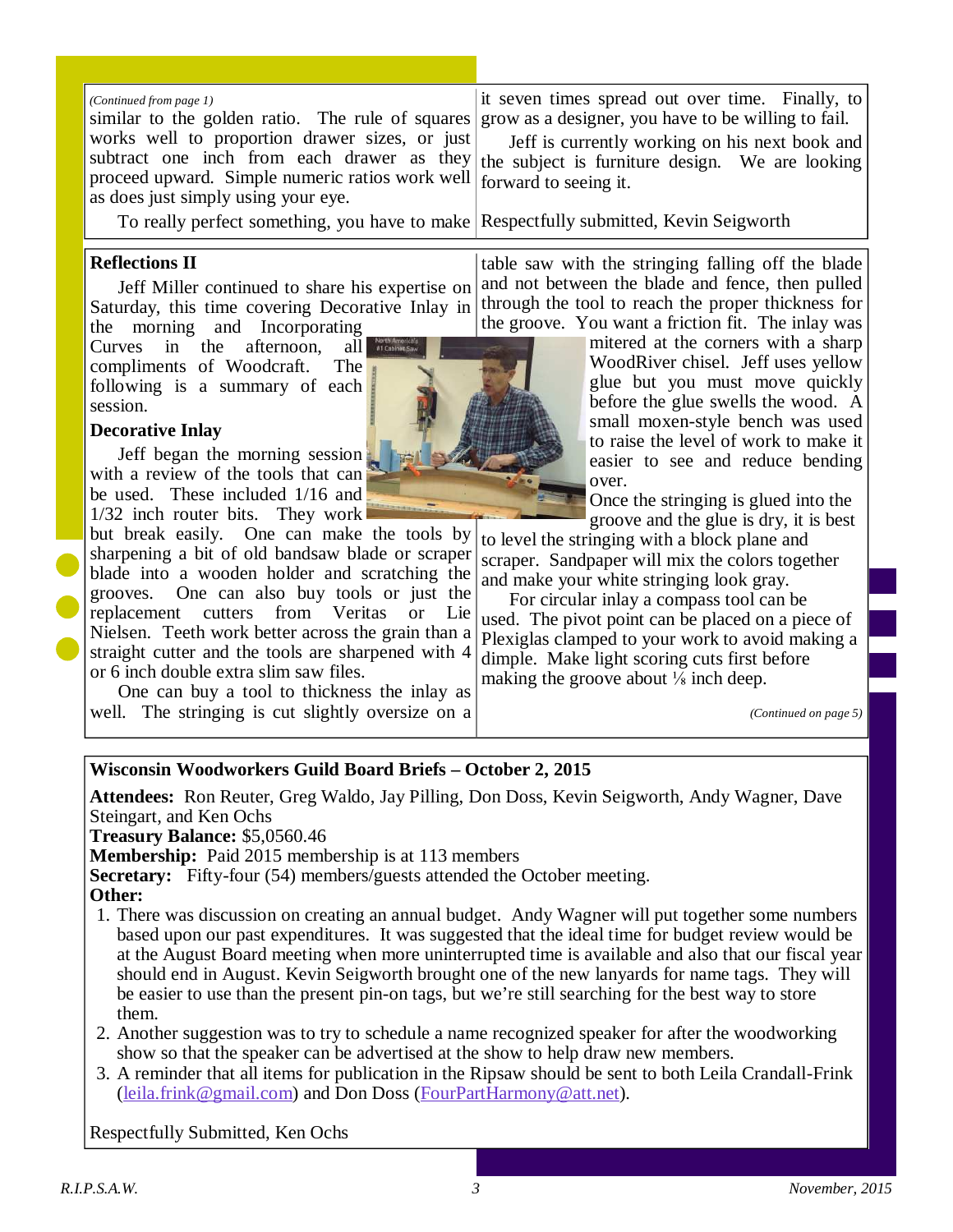## **WWG CALENDAR**

**November 5th** - **Kevin Seigworth:** Kevin will present and demo all you need to know to get razor sharp edges on your tools. The process Kevin will review can be applied with any of the hand sharpening systems including water stones, oil stones, diamond plates and sandpaper on glass.

**December 3rd - Christmas Party & Christmas Toy Distribution:** Meyer's Restaurant, 4260 S. 76th St., Greenfield, WI. Three entrances to parking: one off 76th Street just north of Walgreens, the second off Cold Spring Road just east of Walgreens, and the third off Forest Home Avenue.

**January 7th - Dave Gills:** A long time member, Dave will be giving us a presentation on gun stocks. Fabricating gun stocks involve general woodworking, sculpting and finishing. So even if gun stocks aren't your thing, you're sure to learn something from Dave that will apply to you.

**February 4th - Lyle Morrison:** Lyle will be telling us about carving canes, knives, bones and antlers. Carving can apply to just about any woodworking project. Let your imaginations run wild!

**March 3rd - James Allen Wilsing:** Mr. Wilsing's business is called James Allen Wilsing Native American Inspired Flutes. His flutes are inspired by the original Native American design. Unlike the more common side-blown flutes, Native American-style flutes are end-blown.

*I'm currently working on putting together a tour of Kettle Moraine Hardwoods in 2016. We did this tour some years ago and its time for us to get re-acquainted with this premier sawmill. Please express your interest in participating.* 

*Also, please submit your thoughts and ideas to me for programs you'd like to see in the future, either for one of our meetings or as a field trip.* 

Respectfully submitted, Jay Pilling, Program Chairman

## **VOTE ON UP-DATING CONSTITUTION AND BY-LAWS**

Did you know that the Guild has a Constitution and By-Laws? You can find them on the Guild website under "Membership Info". Note that they have not been updated since March, 1992! The Guild has evolved over the past 23 years and the Constitution and By-Laws were in need of some refinishing.

Earlier this year I embarked on a mission to update the Constitution and By-Laws to better reflect our current organization and policies. Further refinements were made at the August Board meeting. **At the November 5th meeting, you will be asked to vote for approval of the resulting proposal.**

You can find the proposal as a marked-up copy on the Guild website. Deleted items are crossed out and are in red. New items are underlined and are in blue. Some information was simply moved from one location to another. The marked-up copy shows these as 'deleted' in the old location and as 'new' in the new location.

There is also a page summarizing the changes in directors and committees. Please take a few minutes to see what is in the current Constitution and By-Laws and the proposed revisions before the November vote.

Respectfully submitted, Ken Ochs

#### **Raffle and Door Prizes**

Raffle winners were: Bruce Everald, Bob Gostisha, Lyle Husar, Bill Lemoine, Ken Ochs & Frank Schmidt. Congratulations to all the winners!

Door Prize winners were: Bill Godfrey, Ron Hinderman, Kevin Seigworth, Paul Scholovich & Gary Shadley. Congratulations to all the winners!

#### **Guests:**

James Wilsing Victor Taugher

**Christmas Party, December 3rd \$22.00/person, reserve your seats now!**  Please bring the door prizes you've created to the November Guild meeting.



**Great food, great service, great entertainment, great fun!** 

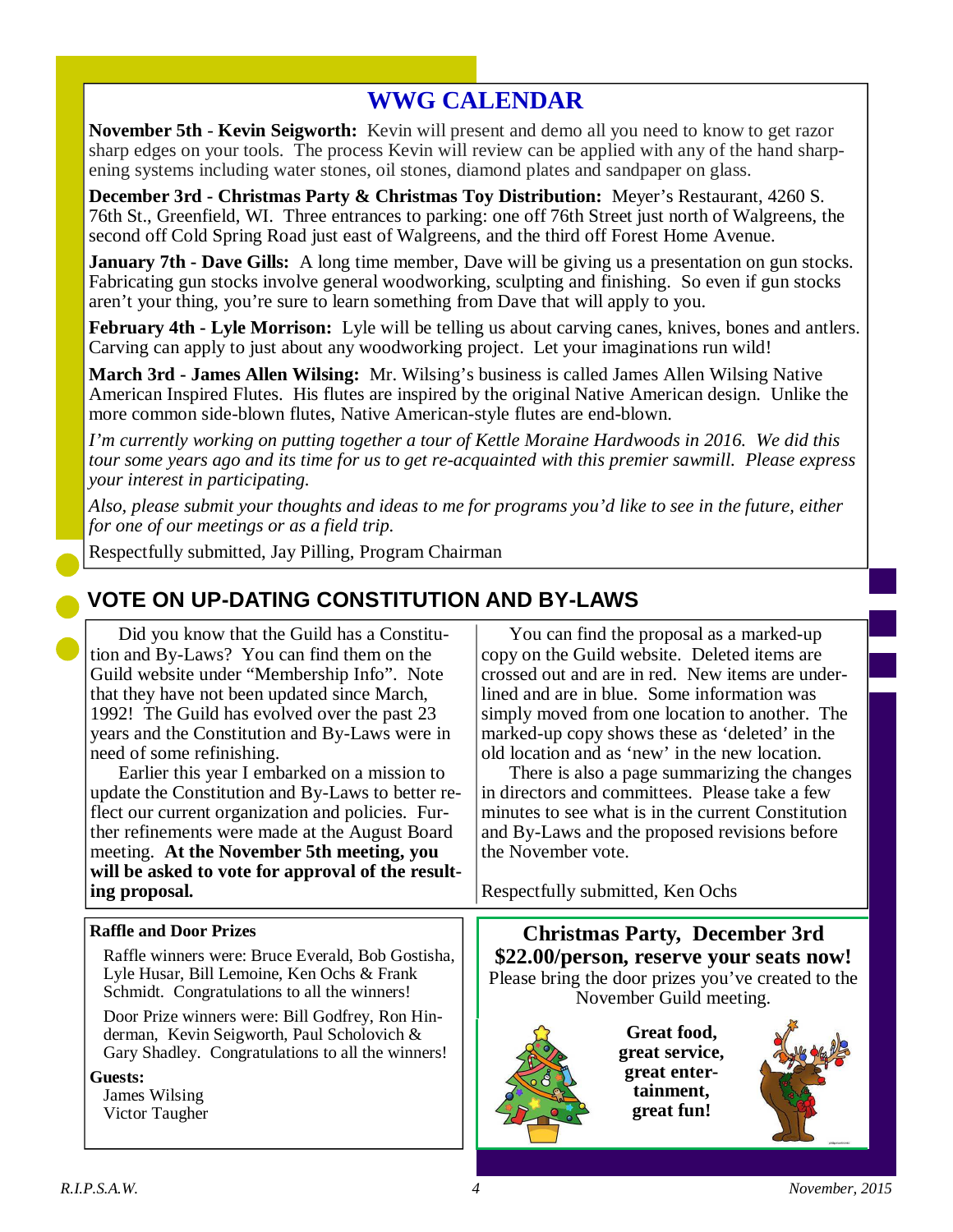#### *(Continued from page 3)*

Holly is a nice stringing wood as it stays white. Maple will yellow over time. Colored epoxy also makes a nice inlay material. Use finish or clear epoxy to block off the pores so epoxy doesn't bleed out of the grooves. A blow torch can be waved over the epoxy to pop out any bubbles.

#### **Incorporating curves into your furniture**

In the afternoon session, also sponsored by Woodcraft, Jeff presented images of curves in furniture and demonstrated the techniques to



create them. Patterns can be created in ¼ inch plywood and reused. Thin strips of wood can be flexed between the jaws of a clamp making the curve adjustable and easy to position for marking out. This results in a flatter curve so if you want a livelier curve you need to make an ellipse which has more

curve at the sides making it more interesting. Jeff demonstrated his ellipse jig. Other options include a flexible ships curve, french curve templates, trammel points or freehand curves.

Jeff demonstrated using a WoodRiver # 4 and

block plane to smooth out the bumps on the outside of a band sawed curved leg. This was followed by a card scraper for final smoothing. A



compass plane and spokeshave was demonstrated for the inside curves.

If the grain on a solid wood curve would run

from one edge to the other within 3 inches or less, that short grain will be a weak point and likely to break. It would be better to laminate thin strips. The approximately  $\frac{1}{8}$ " strips are cut on the

table saw using a feather board to ensure smooth glue surface cuts. Jeff presented several forms and jigs used for clamping up the laminations into the required curve. If you are using an outside caul, it is



important to remember that if you have for example a 40 inch radius on the inside of the curve and one inch of material, you need a 41 radius on the outside caul. This is done by offsetting the inside curve with a round disc that will give the one inch offset. He uses plastic resin or Unibond 800 glue for laminations as the glue joint is rigid

and the glue has a long open time.

Someone asked what he uses to finish his chairs. He wipes on Behlen Rockhard Table Top Varnish thinned  $1\frac{1}{2}$  to 2 times with mineral spirits. Pure Tung oil is added to increase workability. The



second, third and fourth coats are wet sanded in before wiping off the excess. The final touch is paste wax applied with 0000 steel wool.

A big thank you to Chris, Dena and Woodcraft for sponsoring Jeff's visit to Milwaukee. These sessions were fun and informative for all.

Respectfully submitted, Kevin Seigworth

## **WOODWORKING SHOW MILWAUKEE**

The Woodworking Show Milwaukee will be held March 11-13, 2016 at the Wisconsin Exposition Center in West Allis, Wisconsin. This event showcases products like stationary machinery, dowels or legs, shop equipment, time savers, measuring devices, finishing tools and products,

cabinet tools and hardware, power tools and accessories and turning tools and supplies. The buyers will also get to see tools, adhesives, cleaning tools and home improvement products etc. in the Furniture industry. More information will be provided when it becomes available.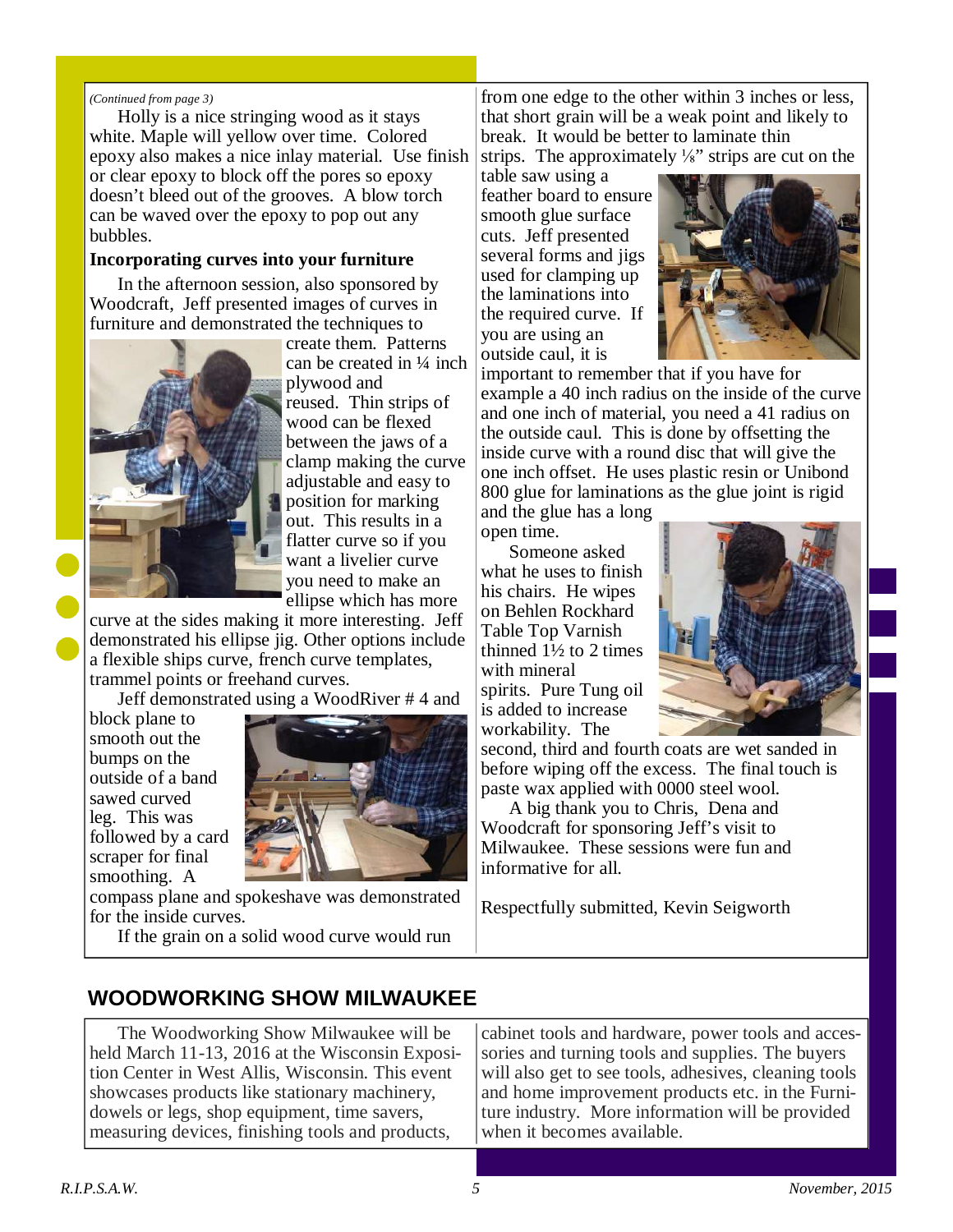## **TOY MAKING NEWS**

Our Christmas Elves have been hard at work for several weeks, both in their own your own, please bring them to Woodcraft by shops as well as on Monday's from 9:00AM until about 2:00PM at Woodcraft. Members who wish to participate at Woodcraft are encouraged to show up. Members who are working on their own and need parts should contact me by phone at 920-474-7183 or by e -mail at glfinman@wi.rr.com. Also, if you're making Christmas toys on no later than Friday, November 27th. I'll need to get them by then so they can all be inventoried and ready for the Christmas Party. Thanks so much! Norm Lange



## **SHOW 'N TELL**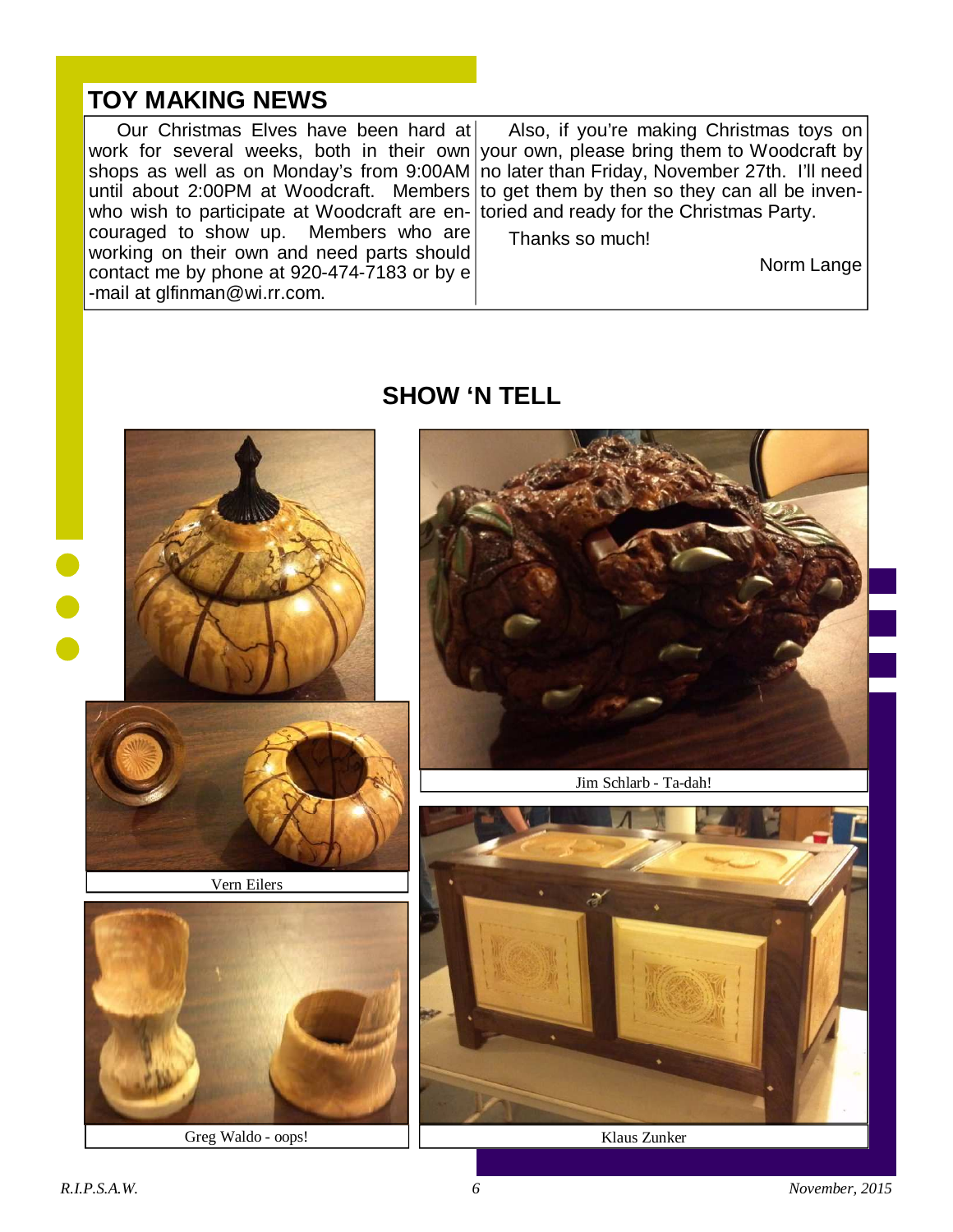#### **Furniture Design with Jeff Miller**

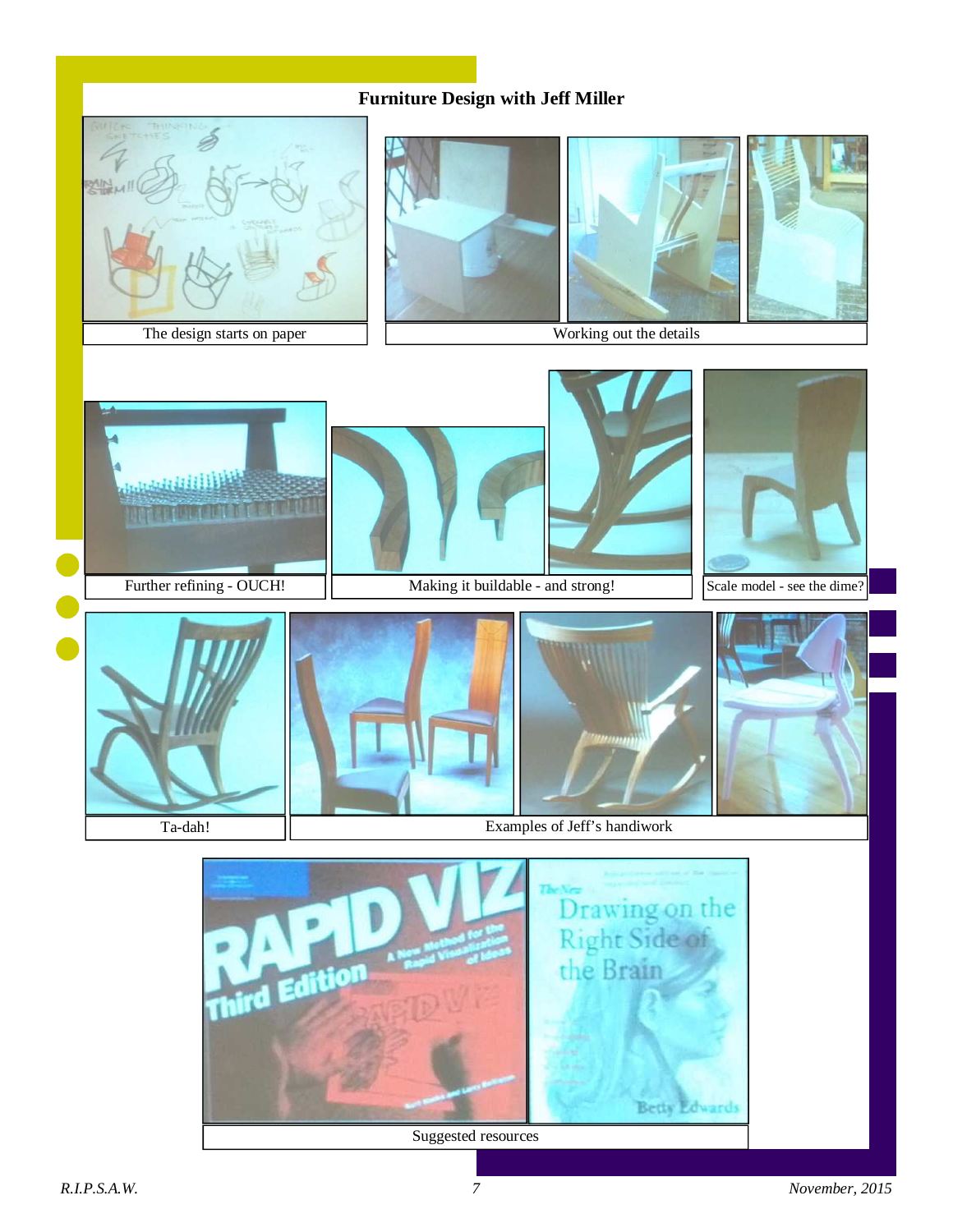# ANNUAL RAFFLE

*This year, our Annual Raffle will feature a Kreg Jig K4 Master System for quick and accurate pocket screw joints, a Drill Doctor 500X Bit Sharpener to make your twist drill bits cut like new, a GRR-Ripper System Model GR200 to help safely rip on your table saw and a surprise gift certificate for fun. Tickets will be available for \$5 each or 5 for \$20 at the November and December meetings or contact Jim Schlarb at 262-968-4830. The prize drawing will be held at the December 3rd meeting/dinner.*

#### **Kreg Jig K4 Pocket Hole Jig**

This kit includes everything you need to get started with Kreg Joinery™, including the Kreg Jig® Master System, Face Clamp™, Portable Base, Drill Guide Spacer, Material Support Stop, Dust Collection Attachment, 3/8" Stepped Drill Bit, 6" Square Driver, 3" Square Driver, Starter Screw Set, Starter Plug Set, Quick-Start Guide, SkillBuilderT DVD, all inside a durable carrying case.





#### **Drill Doctor 500X Drill Sharpener**

Sharpens standard twist and masonry bits from 3/32" to  $1/2$ " (optional 3/4" chuck available)

Sharpens 118 degree and 135 degree point angles

Sharpens High-Speed Steel, Carbide, Cobalt, and TiNcoated bits

Able to create and sharpen split point bits.

- "Push to Stop" drill point splitting port: prevents oversplitting the bit point
- Easy to replace diamond sharpening wheel

#### **GRR-Ripper System Model GR200**

The Gripper is the first tool that grips and holds both sides of a work piece during a ripping operation. Unlike a push stick or push block, the Gripper maintains balanced pressure on a work piece. You can cut strips as thin as 1/4" without any special setup. The unit can be offset to accommodate small, irregularly-shaped pieces on the router table. Includes main body, handle,  $1/4$ " side leg,  $1/2$ " side leg, center leg, adjustable spacer, stabilizing accessory plate, balance support and comprehensive users manual.





#### **Surprise Gift Certificate**

For what retailer - it's a surprise! For what amount - it's a surprise!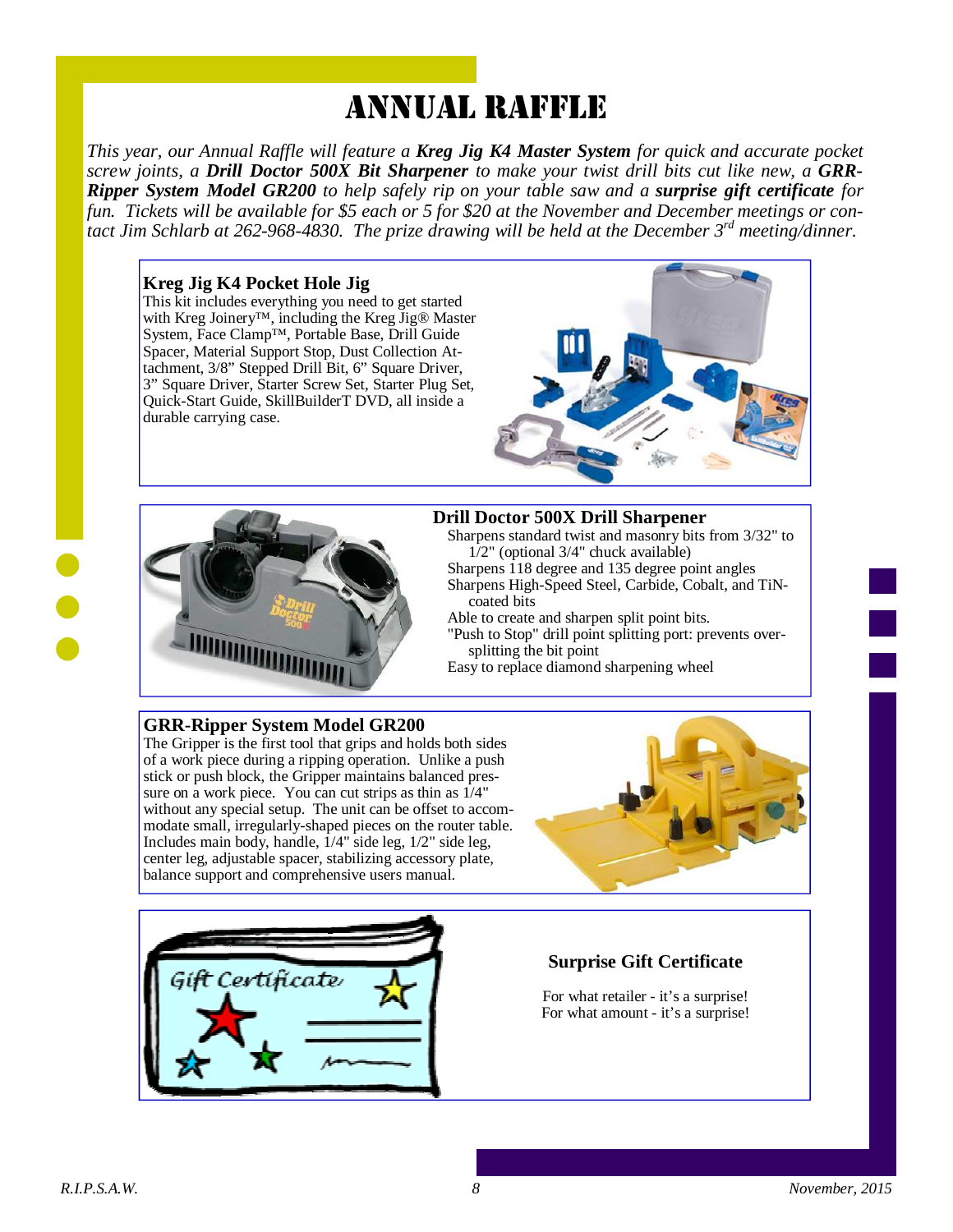# and *Toy Distribution*

## **Thursday, December 3, 2015**

Meyers Family Restaurant 4200 S. 76<sup>th</sup> St. Greenfield, WI 414-321-4400

> Cocktails: 5:30 pm Dinner: 6:30pm

RSVP by November 23rd

Make checks payable to Wisconsin Woodworker's Guild **Please make out a separate check for dues.** 

> Mail to: Andy Wagner, Treasurer  $3579$  S.  $94^{\text{th}}$  St. Milwaukee, WI 53228

| <b>NAME</b> | Price/ea.              | <b>Extended</b> |
|-------------|------------------------|-----------------|
|             | \$22.00                |                 |
|             | \$22.00                |                 |
|             | \$22.00                |                 |
|             | \$22.00                |                 |
|             | <b>TOTAL ENCLOSED:</b> |                 |

**PLEASE BRING YOUR TOYS IF YOU HAVE ANY. THANKS!**